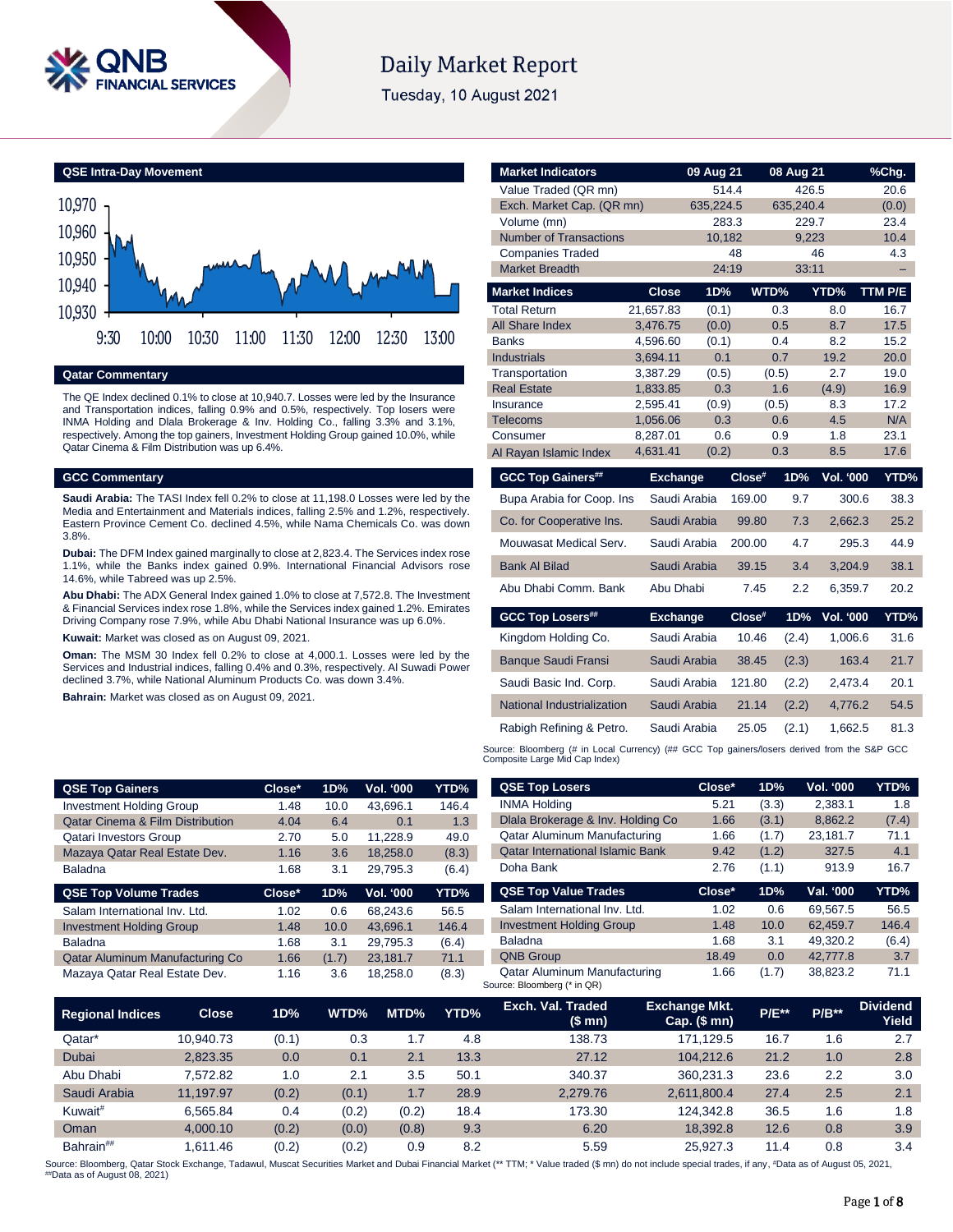# **Qatar Market Commentary**

- The QE Index declined 0.1% to close at 10,940.7. The Insurance and Transportation indices led the losses. The index fell on the back of selling pressure from GCC and non-Qatari shareholders despite buying support from Qatari shareholders.
- INMA Holdings and Dlala Brokerage & Inv. Holding Co. were the top losers, falling 3.3% and 3.1%, respectively. Among the top gainers, Investment Holding Group gained 10.0%, while Qatar Cinema & Film Distribution was up 6.4%.
- Volume of shares traded on Monday rose by 23.4% to 283.3mn from 229.7mn on Sunday. Further, as compared to the 30-day moving average of 138.5mn, volume for the day was 104.6% higher. Salam International Inv. Ltd. and Investment Holding Group were the most active stocks, contributing 24.1% and 15.4% to the total volume, respectively.

| <b>Overall Activity</b>        | Buy %*   | Sell %*  | Net (QR)         |
|--------------------------------|----------|----------|------------------|
| Qatari Individuals             | 58.62%   | 56.38%   | 11,540,330.9     |
| <b>Qatari Institutions</b>     | 11.58%   | 13.97%   | (12, 289, 995.8) |
| Qatari                         | 70.20%   | 70.34%   | (749, 664.9)     |
| <b>GCC Individuals</b>         | 0.66%    | 0.79%    | (654, 397.3)     |
| <b>GCC Institutions</b>        | 0.75%    | 0.77%    | (128, 586.8)     |
| <b>GCC</b>                     | 1.41%    | 1.56%    | (782, 984.1)     |
| Arab Individuals               | 15.40%   | 17.15%   | (8,993,352.8)    |
| <b>Arab Institutions</b>       | $0.00\%$ | $0.00\%$ |                  |
| Arab                           | 15.40%   | 17.15%   | (8,993,352.8)    |
| <b>Foreigners Individuals</b>  | 4.13%    | 4.22%    | (436, 177.0)     |
| <b>Foreigners Institutions</b> | 8.86%    | 6.73%    | 10,962,178.8     |
| <b>Foreigners</b>              | 12.99%   | 10.94%   | 10,526,001.8     |

Source: Qatar Stock Exchange (\*as a % of traded value)

# **Earnings Releases, Global Economic Data and Earnings Calendar**

# **Earnings Releases**

| <b>Company</b>                               | <b>Market</b> | <b>Currency</b> | Revenue (mn)<br>2Q2021 | % Change<br>YoY | <b>Operating Profit</b><br>(mn) 2Q2021 | % Change<br>YoY          | <b>Net Profit</b><br>(mn) 2Q2021 | $\frac{9}{6}$<br><b>Change</b><br>YoY |
|----------------------------------------------|---------------|-----------------|------------------------|-----------------|----------------------------------------|--------------------------|----------------------------------|---------------------------------------|
| Dallah Healthcare Co.                        | Saudi Arabia  | <b>SR</b>       | 490.8                  | 98.2%           | 68.6                                   | 757.5%                   | 50.3                             | 618.6%                                |
| Red Sea International Co.                    | Saudi Arabia  | <b>SR</b>       | 127.7                  | $-0.9%$         | (26.2)                                 | N/A                      | (29.4)                           | N/A                                   |
| Nama Chemicals Co.                           | Saudi Arabia  | <b>SR</b>       | 122.8                  | 17.5%           | 9.5                                    | 964.6%                   | 9.6                              | N/A                                   |
| <b>Astra Industrial Group</b>                | Saudi Arabia  | <b>SR</b>       | 537.0                  | 21.6%           | 63.8                                   | 47.4%                    | 54.6                             | 125.4%                                |
| Al-Etihad Cooperative Insurance<br>Co.       | Saudi Arabia  | <b>SR</b>       | 157.4                  | 1.6%            | -                                      |                          | 19.3                             | $-42.2%$                              |
| Maharah Human Resources Co.                  | Saudi Arabia  | <b>SR</b>       | 322.6                  | $-8.5%$         | 43.5                                   | $-20.2%$                 | 38.7                             | $-21.7%$                              |
| National General Insurance<br>Company        | Dubai         | <b>AED</b>      | 181.6                  | 18.0%           |                                        |                          | 11.3                             | $0.0\%$                               |
| Dubai Refreshments Company                   | <b>Dubai</b>  | <b>AED</b>      | 163.0                  | 35.9%           | $\overline{\phantom{0}}$               | $\overline{\phantom{0}}$ | 26.8                             | 756.1%                                |
| National Corporation for Tourism<br>& Hotels | Abu Dhabi     | <b>AED</b>      | 185.5                  | 0.7%            | -                                      |                          | 16.1                             | $-7.8%$                               |
| <b>Sharjah Group</b>                         | Abu Dhabi     | <b>AED</b>      | 2.3                    | $-11.1%$        | $\overline{\phantom{0}}$               | $\overline{\phantom{0}}$ | (0.0)                            | N/A                                   |
| United Fidelity Insurance<br>Company         | Abu Dhabi     | <b>AED</b>      | 93.3                   | 27.2%           | -                                      |                          | 1.8                              | 66.6%                                 |
| Abu Dhabi National Insurance<br>Company      | Abu Dhabi     | <b>AED</b>      | 773.4                  | 12.5%           |                                        |                          | 115.1                            | 71.6%                                 |

Source: Company data, DFM, ADX, MSM, TASI, BHB.

# **Global Economic Data**

| <b>Date</b> | <b>Market</b> | <b>Source</b>                     | <b>Indicator</b>      | <b>Period</b> | Actual                   | Consensus         | <b>Previous</b>   |
|-------------|---------------|-----------------------------------|-----------------------|---------------|--------------------------|-------------------|-------------------|
| 09-08       | Germany       | German Federal Statistical Office | Trade Balance         | Jun           | 16.3 <sub>b</sub>        | 13.5 <sub>b</sub> | 12.5 <sub>b</sub> |
| 09-08       | Germany       | Deutsche Bundesbank               | <b>Exports SA MoM</b> | Jun           | 1.30%                    | 0.30%             | 0.40%             |
| 09-08       | Germany       | Deutsche Bundesbank               | Imports SA MoM        | Jun           | 0.60%                    | 0.40%             | 3.40%             |
| 09-08       | China         | National Bureau of Statistics     | <b>CPI YoY</b>        | Jul           | 1.00%                    | 0.80%             | 1.10%             |
| 09-08       | China         | National Bureau of Statistics     | PPI YoY               | Jul           | 9.00%                    | 8.80%             | 8.80%             |
| 09-08       | China         | The People's Bank of China        | Money Supply M0 YoY   | Jul           |                          | $-$               | 6.20%             |
| 09-08       | China         | The People's Bank of China        | Money Supply M1 YoY   | Jul           | $\overline{\phantom{0}}$ | 5.40%             | 5.50%             |
| 09-08       | China         | The People's Bank of China        | Money Supply M2 YoY   | Jul           | $\overline{\phantom{0}}$ | 8.70%             | 8.60%             |

Source: Bloomberg (s.a. = seasonally adjusted; n.s.a. = non-seasonally adjusted; w.d.a. = working day adjusted)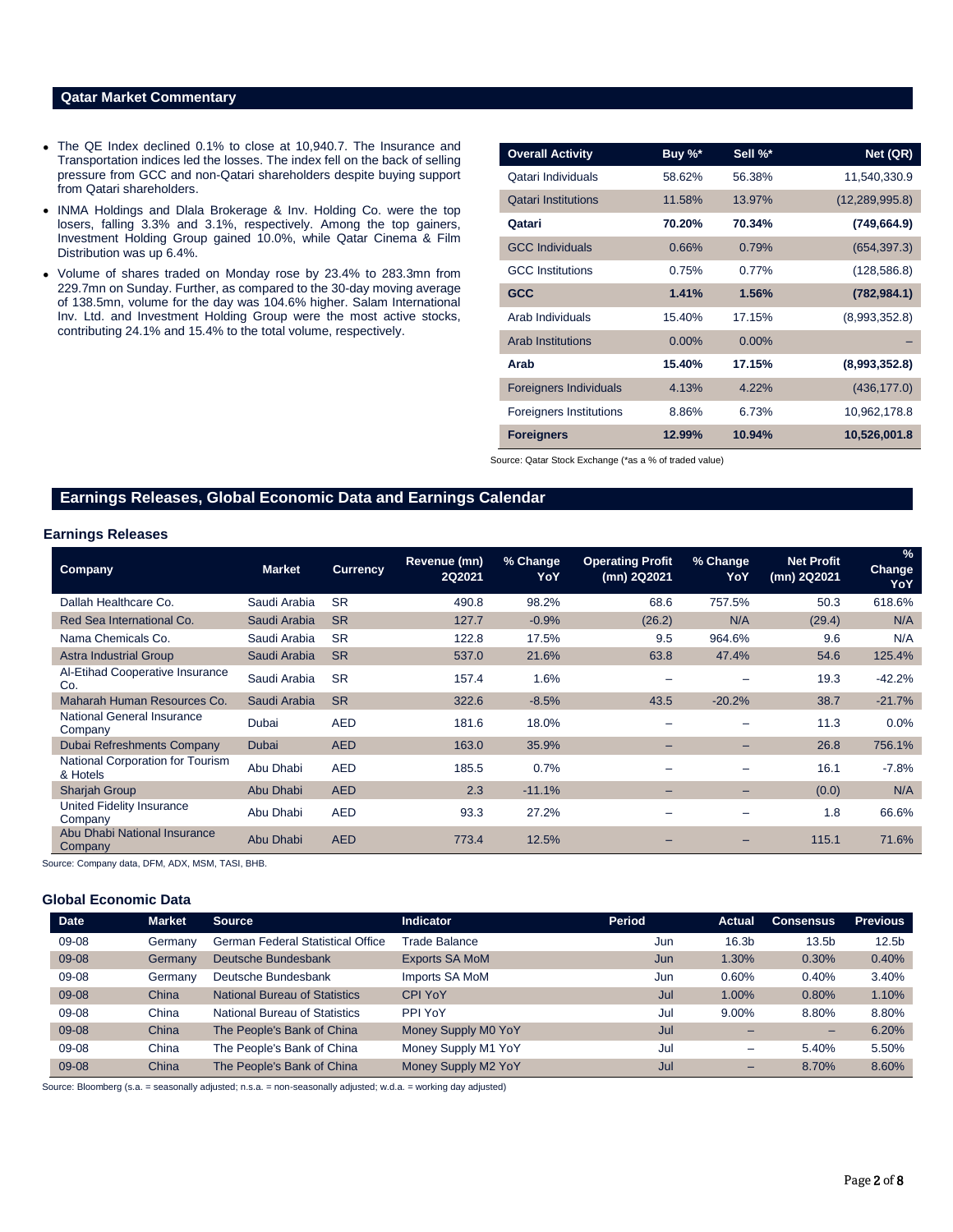## **Earnings Calendar**

| <b>Tickers</b> | <b>Company Name</b>                           | Date of reporting 2Q2021 results | No. of days remaining | <b>Status</b> |
|----------------|-----------------------------------------------|----------------------------------|-----------------------|---------------|
| QGRI           | Qatar General Insurance & Reinsurance Company | 10-Aug-21                        |                       | Due           |
| <b>AHCS</b>    | <b>Aamal Company</b>                          | 10-Aug-21                        | 0                     | <b>Due</b>    |
| <b>IGRD</b>    | <b>Investment Holding Group</b>               | 10-Aug-21                        | 0                     | Due           |
| QFBQ           | <b>Qatar First Bank</b>                       | 11-Aug-21                        |                       | <b>Due</b>    |
| <b>MRDS</b>    | Mazaya Qatar Real Estate Development          | 11-Aug-21                        |                       | Due           |
| <b>MCCS</b>    | <b>Mannai Corporation</b>                     | 11-Aug-21                        |                       | <b>Due</b>    |
| <b>BLDN</b>    | <b>Baladna</b>                                | 11-Aug-21                        |                       | Due           |
| QOIS           | <b>Qatar Oman Investment Company</b>          | 11-Aug-21                        |                       | <b>Due</b>    |
| <b>MERS</b>    | Al Meera Consumer Goods Company               | 11-Aug-21                        |                       | Due           |
| <b>ERES</b>    | <b>Ezdan Holding Group</b>                    | 12-Aug-21                        | $\overline{2}$        | <b>Due</b>    |
| QGMD           | Qatari German Company for Medical Devices     | 12-Aug-21                        | $\overline{2}$        | Due           |
| <b>ZHCD</b>    | <b>Zad Holding Company</b>                    | 12-Aug-21                        | $\overline{2}$        | <b>Due</b>    |

Source: QSE

# **News**

# **Qatar**

- **QISI's net profit declines 1.3% YoY and 27.2% QoQ in 2Q2021 –** Qatar Islamic Insurance Company 's (QISI) net profit declined 1.3% YoY (-27.2% QoQ) to QR17.3mn in 2Q2021. The company's Total revenues came in at QR30.8mn in 2Q2021, which represents an increase of 16.1% YoY. However, on QoQ basis Total revenues fell 14.3%. EPS amounted to QR0.12 in 2Q2021 as compared to QR0.12 in 2Q2020 and QR0.16 in 1Q2021. In 1H2021 profit amounted to QR40.96m compared to the net profit of QR42.48m for the same period in 2020. QISI Chairman of the Board of Directors, Sheikh Abdullah bin Thani Al Thani, expressed his happiness at the increase in the total insurance contributions by an average growth of 2%, achieving a total of QR220.41mn compared to the same period in 2020, which amounted to QR216.64mn. Sheikh Abdullah also announced an increase in total revenues from QR61.06mn in 2020 to achieve a total of QR66.46mn with a growth rate of 9%. The Chairman pointed out that the Group had achieved good results before calculating provisions. Earnings per share amounted to QR0.273 in the first half of the year, compared to QR0.283 for the same period in 2020. For his part, QISI President Ali Ibrahim Al Abdulghani, stressed that the Group is keen in its implementation of the standards and foundations of Islamic Takaful insurance, which is one of the pioneers in the region and the world, to keep in mind in its operations the interest and profitability of both policyholders participating in its insurance coverage and shareholder contributing to the success of the QISI. (QSE, Peninsula Qatar)
- **DBIS's bottom line rises 58.7% QoQ in 2Q2021 –** Dlala Brokerage and Investments Holding Co. (DBIS) reported net profit of QR6.2mn in 2Q2021 as compared to net loss of QR0.2mn in 2Q2020 and net profit of QR3.9mn (+58.7% QoQ) in 1Q2021. The company's Net brokerage commission income came in at QR5.2mn in 2Q2021, which represents an increase of 40.0% YoY (+4.4% QoQ). EPS amounted to QR0.036 in 6M2021 as compared to QR0.008 in 6M2020. (QSE)
- **MARK to hold its EGM on September 08 –** Masraf Al-Rayan (MARK) will hold its General Assembly Meeting (EGM) on September 08, 2021, virtually at 05:30 pm. In case of not completing the legal quorum, the second meeting will be held on September 28, 2021, virtually at 05:30 pm. (QSE)
- **KCBK to holds its EGM on September 12 –** Al Khalij Commercial Bank (KCBK) will hold its General Assembly Meeting (EGM) on September 12, 2021, electronically at 04:30 pm. In case of not completing the legal quorum, the second meeting will be held on September 29, 2021, electronically at 04:30 pm. (QSE)
- **MCCS' subsidiary Gulf Laboratories acquires new jack up rig –** Mannai Corporation's (MCCS) subsidiary company Gulf Laboratories recently took delivery of a new self-elevating platform, or 'jack-up'. "The modular platform, measuring 18m by 12m, is perfectly suited to perform nearshore site investigations. When fitted with a crane it can also be used for various other marine works. The Dutch built vessel is classed by RINA and is certified to operate up to 5nm offshore," Gulf Laboratories said. Gulf Laboratories general manager Robert Vuurens said, "The jack-up has been named "Belemnite", in line with the other two Gulf Laboratories platforms "Nautilus" and "Ammonite", after famous cephalods (squid-like animals)." Its first deployment will commence soon on one of Qatar's large LNG expansion projects, Gulf Laboratories said. (Gulf-Times.com)
- **UDCD's Gewan Bridge reaches significant completion milestone; safe for commuters to The Pearl-Qatar –** United Development Company (UDCD) has announced that Gewan Bridge's construction, spanning The Pearl-Qatar's main entrance Boulevard, has reached a significant milestone completion while adhering to the highest safety standards. The first half of the bridge's main span segments is now fully connected to its associated pylon, via a series of stay cables, which are fully tested and further complemented by post-tensioning within each individual segment. The required concrete quantity will exceed 10,000cbm, while stay cable strands will reach up to 63 meters, and the length of the post tensioning tendons will be up to 3,000 meters. UDCD has equally ensured safety measures are strictly applied throughout Gewan Bridge construction works, marking almost 1mn manhours without lost-time injury. Vehicles can also drive safely under the bridge during the construction stage while complying with road guidance signs installed on The Pearl-Qatar's main entrance boulevard regarding speed limits and height restrictions, in addition to all other safety directives provided on-site. Construction of the second pylon is currently underway to complete bridge spans similarly to the first pylon, noting that both pylons' foundations are under sea level. The bridge deck is scheduled to be completed by end of 2021. Gewan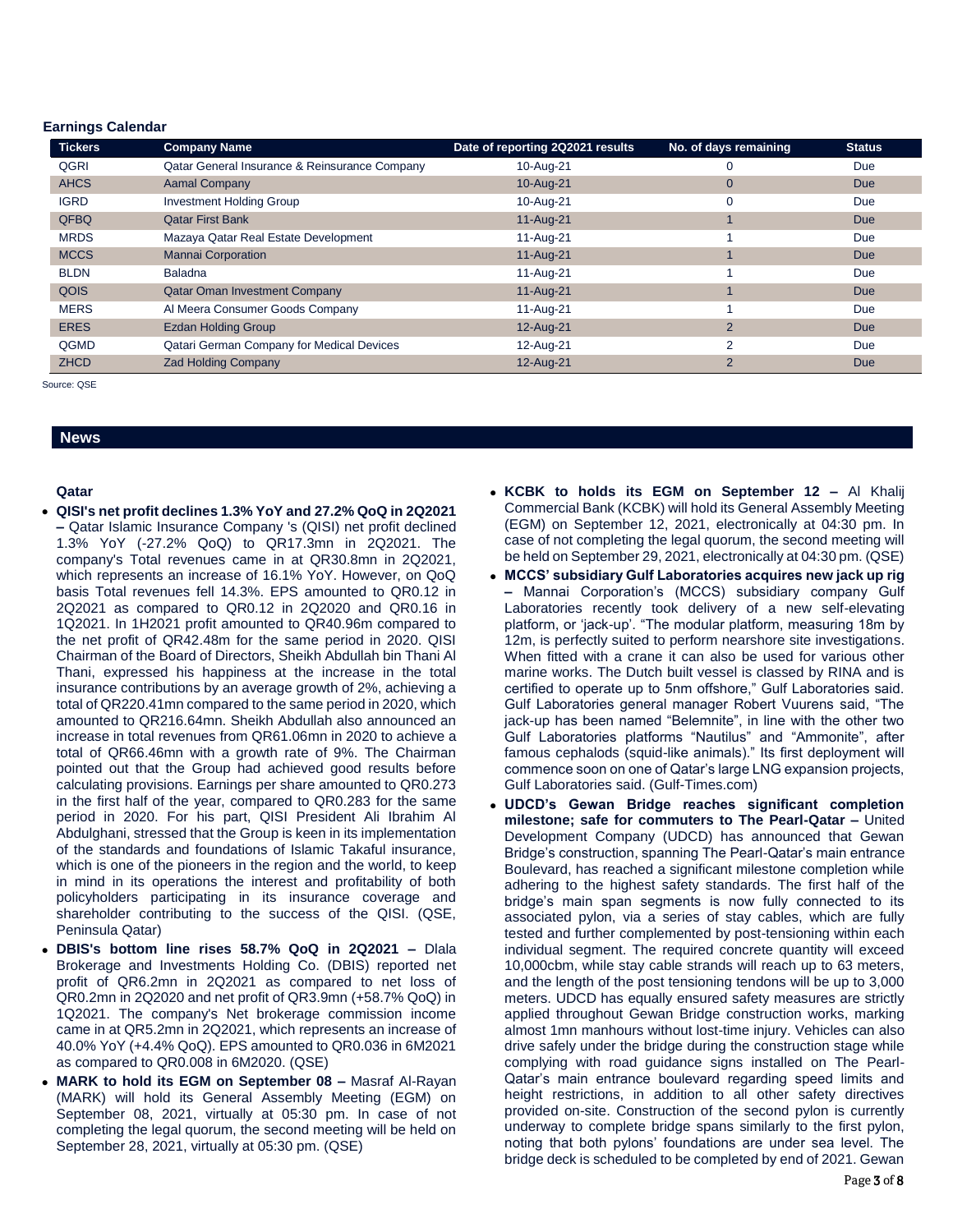Bridge is the first curved stay cable bridge in Qatar and an architectural and engineering masterpiece featuring a state-ofthe-art design with motifs, decorative lighting, and rose gold finishes. (Gulf-Times.com)

- **Oil Tender: Qatar offers term supply of low sulfur condensate –** Qatar Petroleum for the Sale of Petroleum Products Company Limited (QPSPP) is offering 500k barrels per month of Low Sulfur Condensate for Oct. 1, 2021-March 31, 2022, according to a tender document. In a separate tender, company also offered 500k-1m barrels of LSC for October. loading. Bids for both tenders due 12:30pm local time on August 16, valid until 5pm the next day. (Bloomberg)
- **UNCTAD: Qatar's FDI inward stock valued at \$28.62bn in 2020 –** Qatar's foreign direct investment (FDI) inward stock was valued at \$28.62bn in 2020, according to the United Nations Conference on Trade and Development (UNCTAD). UNCTAD noted the country's "normalization of relations with the three GCC members will improve investment prospects for Qatar specifically and likely to boost intraregional flows." The normalization of relations between Qatar and other members of the Gulf Cooperation Council is also expected to encourage FDI in West Asia, UNCTAD said in its 'World Investment Report 2021'. The rebound in commodity prices in 2021 is expected to stimulate demand, driving a recovery in natural resource-seeking FDI. Oil prices are projected to increase by more than 20% in 2021, which will significantly encourage future FDI flows to West Asia through its major oil-exporting economies. FDI flows to West Asia that comprises the GCC region increased by 9% to \$37bn in 2020, UNCTAD noted. A significant rise in M&As (60% to \$21bn) drove this growth, particularly some key acquisitions in natural resource-related projects in some of the region's main economies. By contrast, the pandemic combined with low energy prices and commodity prices significantly curtailed greenfield investment projects. The impact was particularly severe in the region's relatively smaller economies, where the needs for investment are the greatest. (Gulf-Times.com)
- **PSA: Qatar issues 532 new building permits in July –** Qatar has witnessed a 22.2% YoY decline in the total number of building permits issued this June with six of the eight municipalities registering double-digit dip, as the country adopts unlock measures in a phased manner, according to the official data. The Gulf country issued a total of 532 building permits in July 2021, which showed a 28% plunge compared to that in June 2021. Doha, Al Rayyan and Al Daayen municipalities together constitute as much as 70% of the total; said the figures released by the Planning and Statistics Authority (PSA). Doha constituted 27% or 145 permits of the total, Al Daayen (17% or 88), Al Wakra (15% or 80), Umm Slal (7% or 35), Al Khor (5% or 24), Al Shahaniya (3% or 16) and Al Shamal (1% or six). Al Shamal municipality witnessed a 50% plunge YoY in permits issued in July 2021, Al Wakra 46.7%, Umm Slal (37.5%), Al Rayyan (29.6%), Al Khor 22.6%, Al Daayen 17% and Al Shahaniya 5.9%; whereas Doha saw 25% expansion. On a monthly basis, the number of building permits issued plummeted 54% in Al Shamal, Al Daayen 42%, Al Wakra 39%, Al Rayyan 37%, Umm Slal 24% and Al Khor 23%; while Doha saw a 14% jump. Al Shahaniya levels remained the same. The building permits data is of particular importance as it is considered an indicator for the performance of the construction sector which in turn occupies a significant position in the national economy. (Gulf-Times.com)
- **IFP Qatar: Qatar has 46 hotels under construction; 13,000 rooms to be added –** Qatar has 46 hotels under construction, which could provide approximately 13,000 rooms, and 22 of these are to be completed by the year-end, IFP Qatar said quoting industry experts. Some 17 more hotels will be delivered by 2022, it said. As FIFA World Cup Qatar 2022, one of the most-awaited

global sporting tournament, comes closer with less than 500 days left before its kick-off in Qatar, the nation's hospitality and tourism sectors are robustly preparing for upward demand for hospitality and tourism products and services, along with major investment projects that include the construction of 105 new hotels. In support to this major initiative, IFP Qatar launched the sixth edition of Hospitality Qatar, which will be held at the Doha Exhibition and Convention Centre from November 9 to 11. (Gulf-Times.com)

- **Qatar's hospitality sector sees increase in occupancy of hotels –** Qatar's hospitality sector is witnessing a strong rebound with hotels seeing an increase in occupancy rates. Hotels have begun to see a rise in number of guests with gradual easing of COVID-19 related restrictions. The total supply of hotel keys in Qatar reached 28,300 by the start of 2021, which represented an annual increase of 1,200 keys. There are approximately 20,000 hotel keys under construction and expected to be completed by mid-2022, said Cushman and Wakefield Qatar (CWQ) in its second quarter report 'Qatar's Real Estate Market Review'. In hotel projects, the most notable new arrival to the market is Banyan Tree by La Cigale, a luxury hotel located in the landmark Doha Oasis development in the Msheireb District, noted the report. The report said, "Average daily rates (ADRs) in January and February matched the equivalent levels for 2020 at QR361 and QR369, respectively. March saw a significant improvement in revenues, with average ADRs increasing to QR408. This reflected an increase of 8% on the previous month and a 48% increase on March 2020." The easing of COVID related restrictions, the take-up of vaccines, and the resumption of diplomatic ties in the Gulf Cooperation Council (GCC) are all expected to boost regional travel, which will be a welcome development to the hotel sector in 2H, it added. (Peninsula Qatar)
- **QDB announces start of applying for Jahiz initiative –** Qatar Development Bank (QDB) announced the start of applying for the initiative to lease complete and ready-to-operate industrial facilities (Jahiz) which aims at supporting manufacturing facilities in the State of Qatar by leasing fully-equipped factories for manufacturing; within the framework of it efforts to support the industrial sector and all entrepreneurs, and provide the necessary infrastructure for any medium or small industrial company to start setting up and operating. Small and medium-sized industrial companies face many challenges in advancing their manufacturing operations to new levels and expanding their production range. Therefore, Qatar Development Bank seeks to help them overcome this challenge by providing ready-made factories with a high capacity to start setup and operation within a short time frame, which makes "Jahiz" the best choice for any business owner with big industrial ambitions. Qatar Development Bank does not only put companies on the right path, but it continues to support them through guidance and direction through the Bank's various programs and services, and linking them to entrepreneurs in the State of Qatar to exchange experiences and co-operation. Jahiz offers a specific incubation period at competitive discounted prices that suit everyone, in addition to 40 fully-equipped industrial facilities that provide services in the best possible way. (Gulf-Times.com)
- **Business council: Qatari investments in Jordan exceed \$4.5bn –** Qatari investments in Jordan exceed \$4.5bn in all sectors, including \$550mn as private sector investments, the Deputy Chairman of the Qatari-Jordanian Business Council at the Qatar Chamber of Commerce and Industry, Khalifa Al Maslamani, said. Maslamani told a correspondent of the Jordan News Agency, Petra, in Doha that \$950mn is equity in companies listed on the Amman Stock Exchange. Other areas of Qatari investments include real estate, tourism and hotels, banks,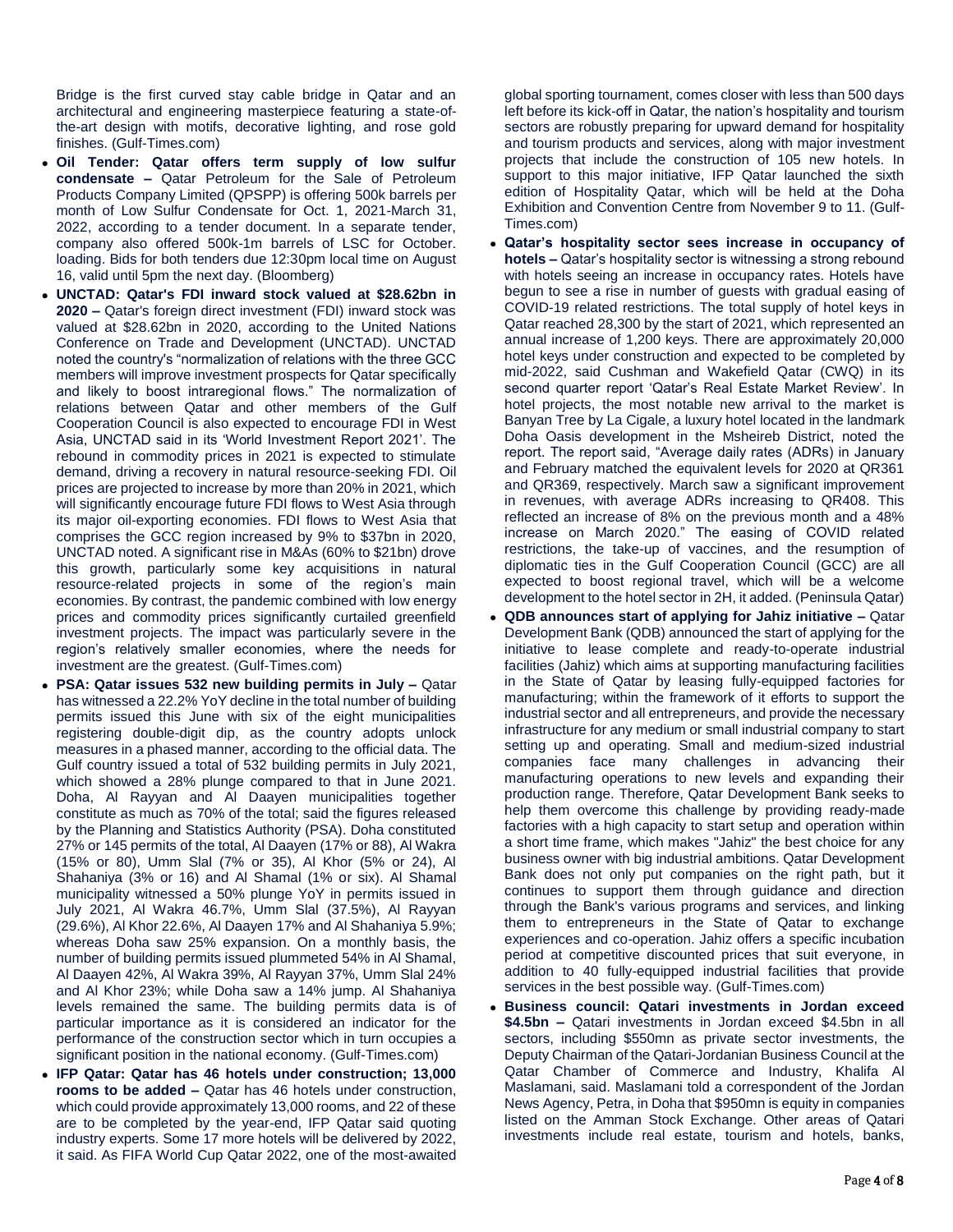health, ICT and the energy field, according to Maslamani. (Bloomberg)

 **District cooling to cut Qatar's carbon emissions –** Qatar General Electricity and Water Corporation (Kahramaa) has said that the district cooling system, the most energy-efficient airconditioning system, is expected to reduce nearly 10mn tons of carbon emission in 15 years. The growing use of district cooling system boosts Qatar's commitment to reducing its carbon emissions. The district cooling system is among the most modern and sustainable cooling systems available, and is expected to reduce carbon emissions by an estimated 10mn tons between 2015 and 2030, Kahramaa said in a tweet. The district cooling system covers 19% of total cooling capacity in Qatar accounting over one million tons, which is expected to reach 24% by 2030, according to Kahramaa. The total cooling generation of Qatar was recorded at 5.5mn tons in 2020. District cooling shared one million tons and the remaining 4.4mn tons cooling was generated through conventional air-conditioning. One million tons of district cooling was generated by 48 DC plants which are operating across the country. The DC plants are serving all stadiums, the venues of FIFA World Cup Qatar 2022; tourist places in Qatar like Msheireb Downtown Doha, The Pearl-Qatar; and the Tower Area in Al Dafna, a cluster of over 50 towers. Air conditioning accounts for around 60 to 70 percent of Qatar's total electricity demand and district cooling consumes up to 40% less energy than conventional cooling system, making huge saving. District cooling can bring economic, environmental and societal benefits to Qatar. (Peninsula Qatar)

# **International**

- **US job openings surge to new record high, hiring increases –** US job openings jumped to a fresh record high in June and hiring also increased, an indication that the supply constraints that have held back the labor market remain elevated even as the pace of the economic recovery gathers momentum. Job openings, a measure of labor demand, shot up by 590,000 to 10.1mn on the last day of June, the Labor Department said in its monthly Job Openings and Labor Turnover Survey, or JOLTS report, on Monday. Economists polled by Reuters had forecast job openings would rise to 9.28mn in June. Vacancies increased in all four regions and the job openings rate rose to 6.5% from 6.1%. Employers have struggled to quickly rehire workers to keep up with the speed from which the economy has emerged from the depths of the COVID-19 pandemic, which upended many businesses as restrictions and fears of the virus kept people home. Acute labor shortages have been reported, particularly in leisure and hospitality. Generous unemployment benefits, childcare issues and lingering worries about the virus have also been cited as factors holding back people returning to the workforce. The largest increases in vacancies in June were in professional and business services, retail trade and accommodation and food services. (Reuters)
- **US consumers' near-term inflation expectations remain high, New York Fed –** US consumers' inflation expectations for the near future remained elevated last month while the outlook for their financial prospects over the next year dimmed, according to a survey released by the New York Federal Reserve. Median expectations for inflation over the next year stayed at a series high of 4.8% in July, following a substantial jump in June, according to the monthly survey. Expectations for what inflation will be over the next three years increased slightly to a median of 3.7% from 3.6% in June, reaching the highest level since August 2013. The survey of consumer expectations, which is based on a rotating panel of 1,300 households, can be a helpful gauge for the US central bank as it weighs its inflation outlook. Fed policymakers are discussing how and when to begin removing the support provided during the coronavirus pandemic, with some

officials concerned recent inflationary pressures may last longer than anticipated. The Fed last year cut its benchmark overnight interest rate to near zero and began buying \$120bn in Treasuries and mortgage-backed securities each month to bolster the economy. Consumers' expectations for how much home prices will rise over the next year dropped to a median 6.0% in July from 6.2% in June. That drop was driven mostly by respondents aged 40 and higher, as well as by those living in the West and the Midwest. (Reuters)

- **Eurozone investor morale falls to 3-month low on outlook angst –** Investor morale in the Eurozone fell in August to a threemonth low on a sharp drop in expectations due to concerns that new lockdown restrictions could loom in the autumn and beyond, a survey showed. Sentix's index for the Eurozone fell to 22.2 points in August from 29.8 in July. A Reuters poll had pointed to an August reading of 29.0. An expectations sub-index suffered its third decline in a row and fell to its lowest since May 2020. A current conditions index rose for the sixth month in a row, hitting its highest level since October 2018. "The Eurozone economy is booming, but the pace is slowing noticeably," Sentix Managing Director Patrick Hussy said. "What is true for the euro zone is also visible for the German economy ... Fears are growing that new lockdowns could loom from autumn onwards with rising infection figures, and could once again weigh on the economy," he added. Sentix surveyed 1,070 investors from August 5 to 7. (Reuters)
- **German exports jump despite supply bottlenecks in industry –** German exports rose more than expected in June despite persisting supply bottlenecks in manufacturing, data showed on Monday, suggesting a solid recovery in Europe's biggest economy. Seasonally adjusted exports increased by 1.3% on the month after a slightly revised rise of 0.4% in May, the Federal Statistics Office said. Imports edged up 0.6 % after a jump of 3.4% in the prior month. The trade surplus widened to 13.6bn euros from a revised 12.8bn euros in May. A Reuters poll had pointed to a 0.4% increase in exports and a 0.5% rise in imports, with a trade balance of 13.4bn euros. (Reuters)
- **Bank of France: French economy at 1.0-1.5% below pre-COVID levels in July –** The French economy ran at between 1.0-1.5% below pre-COVID-19 levels in July, according to a Bank of France survey on Monday, as the euro zone's second biggest economy emerged from a lockdown but faced new protocols to tackle the virus. The Bank of France expected activity to be stable in the country's dominant services sector this month, but added that measures such as a COVID "health pass" - required by bars and restaurants - could impact the food services sector. Data last month showed the French economy grew 0.9% in the second quarter from the previous quarter. France has a 6% growth target for the whole of 2021. (Reuters)
- **Slow growth in Japan's bank lending shows COVID-19 cash crunch easing –** Japan's bank lending rose in July at the slowest annual pace in nearly nine years, data showed on Tuesday, a sign companies were emerging steadily from a cash crunch last year caused by the coronavirus pandemic. But the slowdown in lending also reflected sluggish consumption as households hoarded cash instead of spending, underscoring the fragile nature of Japan's economic recovery. Total bank lending rose 1.0% in July from a year earlier, Bank of Japan data showed, slowing from a 1.4% gain in June and marking the lowest yearon-year increase since November 2012. Bank lending surged last year when companies were in need of immediate cash to ease the impact of the coronavirus pandemic on business. The average balance of bank deposits rose 5.7% in July from a year earlier at 831tn Yen (\$7.53tn), far exceeding the 578tn Yen for that of bank lending, the data showed. Major banks saw lending fall 1.4% in July from a year earlier after a 1.6% drop in June,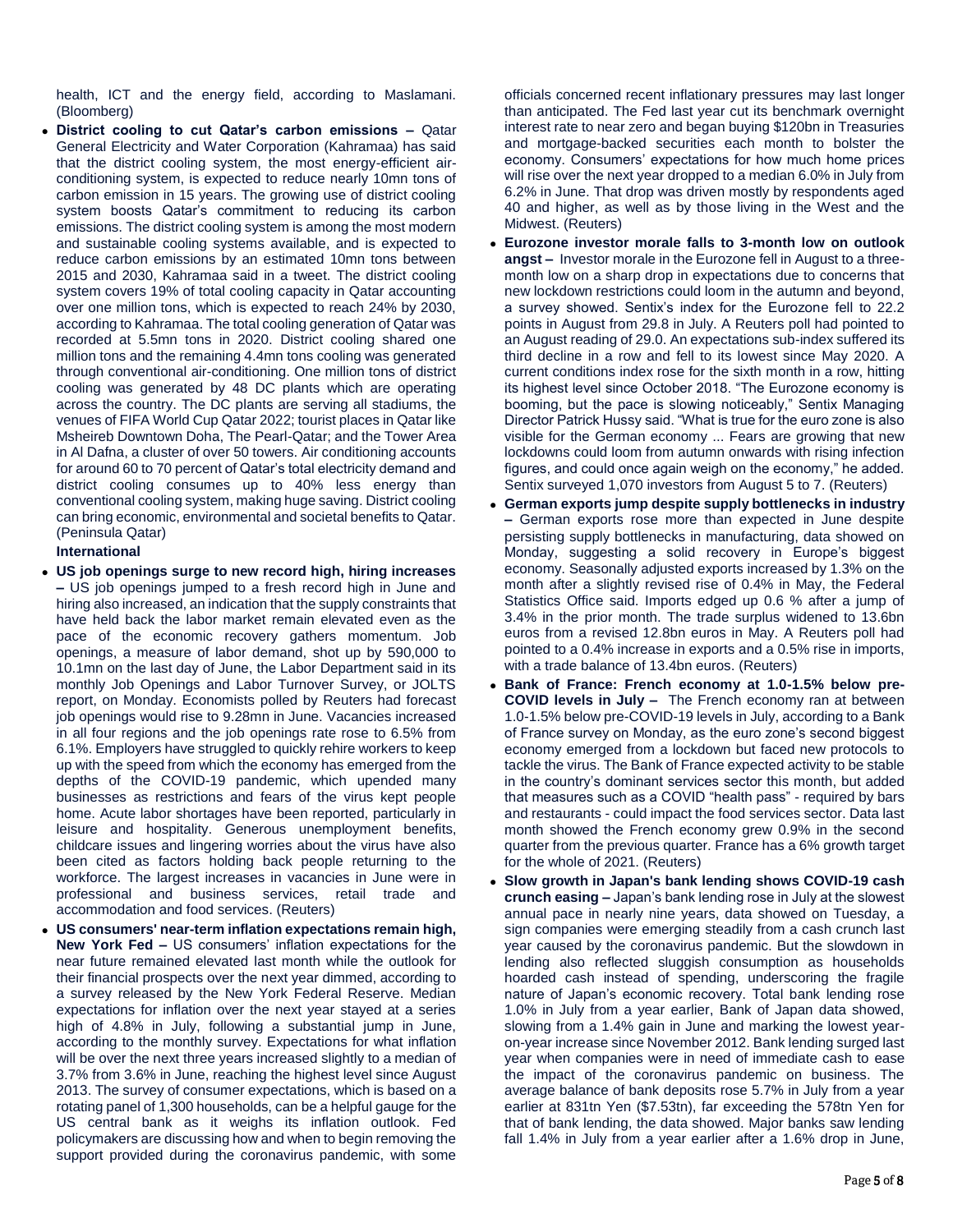largely in reaction to last year's surge in fund demand to deal with the pandemic's shock. (Reuters)

- **China's July factory price growth quickens, adds to business and broad economic pressures –** China's factory gate inflation in July rose at a faster clip from the previous month and exceeded market expectations, adding to strains on an economy losing recovery momentum as businesses struggle with high raw material costs. The world's second-biggest economy is on track to expand more than 8% this year but analysts say pent-up coronavirus demand has peaked and forecast growth to moderate amid supply chain bottle necks and outbreaks of the Delta variant of COVID-19. The producer price index (PPI) grew 9.0% from a year earlier, matching the high seen in May, the National Bureau of Statistics (NBS) said in a statement on Monday. Analysts in a Reuters poll had expected the PPI to rise 8.8%, unchanged from June. Consumer inflation slowed slightly, the data showed, giving policymakers room to act if required. China's economy has largely recovered from disruptions caused by the COVID-19 pandemic, but the expansion is losing steam as businesses face intensifying strains from higher commodity prices and global supply chain bottlenecks. (Reuters)
- **India's fuel demand rose 7.9% YoY in July –** India's fuel demand rose 7.9% in July compared with the same month last year. Consumption of fuel, a proxy for oil demand, totaled 16.83mn tones, data from the Petroleum Planning and Analysis Cell (PPAC) of the oil ministry showed. Sales of gasoline, or petrol, were 16.4% higher from a year earlier at 2.63mn tons. Cooking gas or liquefied petroleum gas (LPG) sales increased 4.6% to 2.37mn tons, while naphtha sales fell 5.3% to 1.21mn tons. Sales of bitumen, used for making roads, were 3.8% up, while fuel oil use edged lower 5.1% in July. (Reuters)

# **Regional**

- **GCC Banks 2Q2021 results beat Citi estimates on better NII, lending –** The majority of Gulf-based banks covered by Citi beat estimates, driven by better-than-expected net interest income and lending. UAE and Qatari lenders delivered the most beats, Citi Analyst, Rahul Bajaj wrote in a note, 90% of GCC banks beat Citi's net interest income estimates as lenders delivered higher net interest margins. Stronger NIM driven by factors including "continued cost of fund improvements" and tailwinds from Turkey, 67% of banks reported costs higher than Citi's estimates amid digital investments and positioning for growth. National Bank of Kuwait (NBK) and First Abu Dhabi Bank (FAB) led cost misses, 60% of lenders beat Citi's loan growth estimates. Lending growth was driven by mortgages and corporate lending in Saudi banks. Elsewhere, national champions like FAB, NBK and QNB led the lending growth momentum, Bajaj wrote. (Bloomberg)
- **Saudi Arabia's economy grew 1.5% in 2Q2021 –** Saudi Arabia's economy expanded by 1.5% YoY in the second quarter of 2021, notching its first expansion since the COVID-19 coronavirus pandemic started early last year. The growth was fueled by a 10% increase in non-oil sector activity, the General Authority for Statistics in Saudi Arabia said on Monday. While the government sector also saw a 0.7% growth, the oil sector activities recorded a decline of 7%. On a sequential quarter basis too, GDP expanded by 1.1%. This was led by oil sector of 2.5% with the non-oil sector adding 1.3%. The government sector contracted by 2.6% in 2Q2021 compared to 1Q2021. (Zawya)
- **Saudi Arabia posts second-quarter deficit of SR4.6bn –** Saudi Arabia said on Monday it posted a deficit of SR4.6bn in the second quarter, a huge drop from SR109.2bn reported in the same quarter a year ago amidst a crash in oil prices. The Kingdom, the Arab world's largest economy and the world's top oil exporter, realized revenues of SR248bn, with oil income rising

38% YoY to SR132.15bn in the second quarter. Non-oil revenues climbed to SR115.96bn from SR38.23bn a year earlier. (Reuters)

- **Saudi Aramco scouting for more deals to offer to investors –** Saudi Aramco is scouting for other potential deals to offer to investors and unlock capital, Chief Executive, Amin Nasser said on Monday after the oil giant in June closed a \$12.4bn deal for its crude pipeline network. "We are looking at the potential for other deals that we are currently in negotiation (about)," Nasser said on a call with analysts. Aramco had reached out to banks to pitch for an advisory role to help finance the sale of a significant minority stake in its gas pipelines, three sources told Reuters in June. The gas pipeline stake sale will be a "copy paste" of the oil pipeline deal, one of the sources said. Aramco and other Gulf oil producers are following in the footsteps of Abu Dhabi with plans to raise tens of billions of dollars through the sale of stakes in energy assets, capitalizing on a rebound in crude prices to attract foreign investors. (Reuters)
- **Saudi Aramco says eyeing big percentage share of hydrogen market –** Saudi Aramco is looking for off-take agreements for hydrogen in its key markets to expand its output and sees strong potential for growth, CEO, Amin Nasser said on Monday. "We are looking to capture a big percentage of that market, we have an advantage," Nasser told an analysts' briefing. Countries across Europe and North America are looking at ways to produce emissions-free hydrogen to help reduce carbon emissions and avert global warming. (Reuters)
- **Aramco talking to potential buyers of Blue Hydrogen in Asia –** "We are engaging with different markets around the world in terms of off-take agreements" for blue hydrogen, Aramco's CEO, Amin Nasser said on an investor call on Monday. Company is talking to potential buyers in Japan and South Korea, which it says will be major markets for the fuel. It will take around 5-8 years for Aramco to increase its oil-production capacity to 13mn bpd. Aramco is aiming for 'double digit returns' on Saudi Arabia's newly-announced Shareek investment program. (Bloomberg)
- **Saudi halal food producer Tanmiah plans for expansion after IPO –** Tanmiah Food Co., Saudi Arabia's number two poultry producer, has plans to take its halal products into new markets after last week's initial public offering (IPO), in which it raised SR402mn, Bloomberg reported. "We are looking to expand not only locally, but regionally and globally too," Spokesman, Ahmed Osilan said , adding that the company is targeting 1.8bn Muslims around the world with its expansion. Tanmiah has about an 18% share of the Saudi poultry market, and has branches in parts of the Middle East and Africa. The Riyadh-based company said it hopes to expand to the US, Europe, Asia and Latin America, funded by "various financial tools" from both private and government lenders. "Halal food is becoming a key opportunity for a lot of companies, and by 2025 we should be able to be set for that expansion," Osilan said. (Zawya)
- **Saudi launches new 600-house project –** Saudi Arabia has launched a new project in its capital Riyadh for the construction of nearly 600 houses within a long-term strategy to build millions of housing units for its fast-growing population, the local press said on Monday. The National Housing Company, which was created by the government in 2016, launched 'Asalat Al-Juwan' project with other developers this week, NHC said in a statement carried by Al-Madina and other publications. It is part of the giant 'Murcia' project, which was launched two years ago and comprises nearly 9,000 houses located in the Northern outskirts of the capital. (Zawya)
- **Ataa Educational to buy Arabian Education for SR138mn –** Ataa Educational will buy Arabian Education for SR138mn. The transaction will be funded via bank financing. The financial impact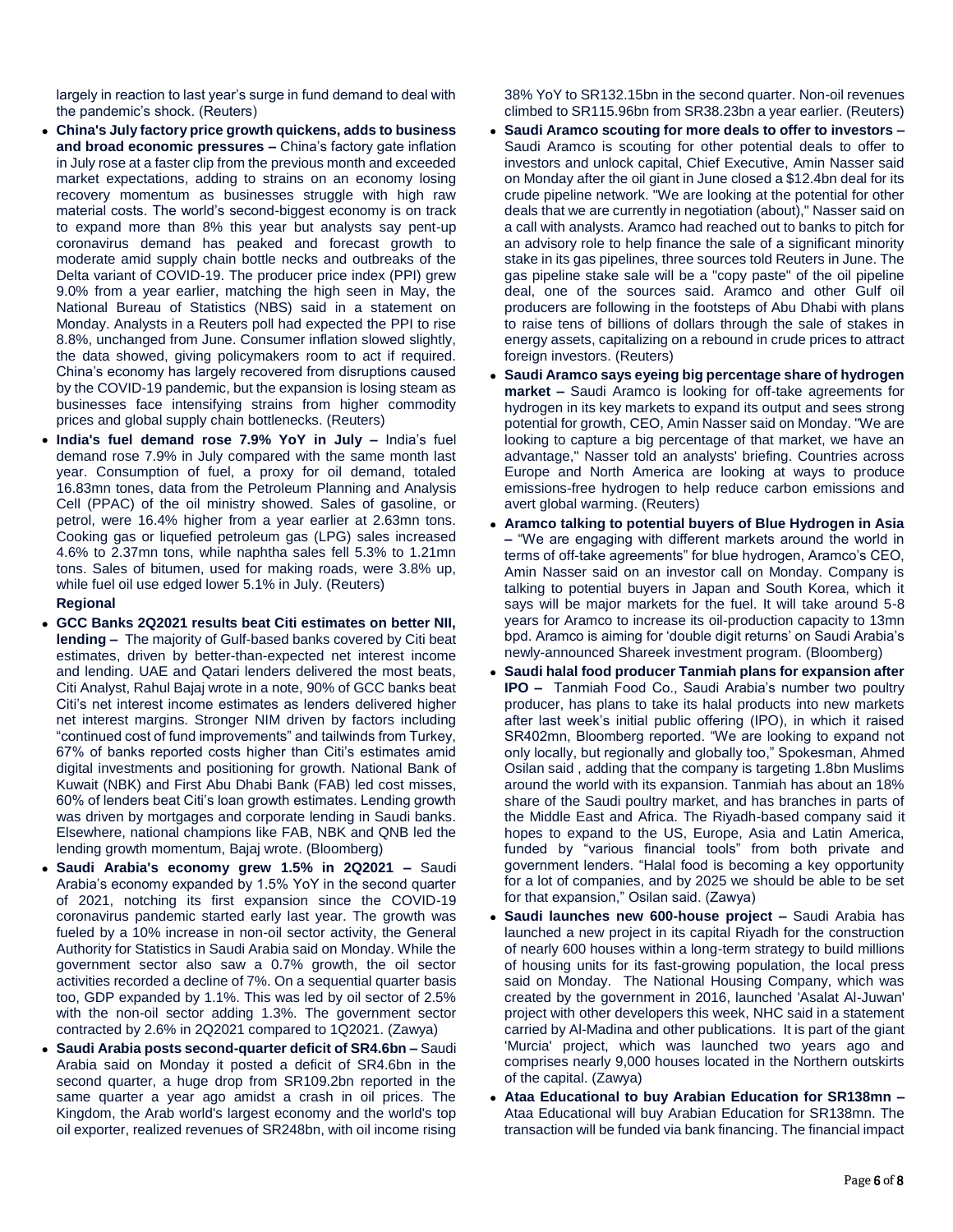will appear starting from first quarter of fiscal year ending on July 31, 2022. (Bloomberg)

- **-** Dubai's non-oil business conditions improve; firms get back **to hiring -** Dubai's non-oil private sector economy expanded in July, thanks to an increased consumer spending that led to the joint -fastest rise in output since July 2020, a business survey showed. The seasonally adjusted IHS Markit UAE Purchasing Managers' Index (PMI), which covers manufacturing and services rose from 51.0 in June to 53.2 in July, to indicate improvement in non -oil private sector business conditions. Travel and tourism firms saw the most marked improvement in output growth since June, with wholesale and retail and construction also recording faster expansions. Though business conditions remained subdued, firms recruited at the quickest rate in more than 18 months. While some companies raised their output charges due to higher costs, a greater number lowered their charges in spite of rising input prices due to global raw material shortages. (Zawya)
- **Dubai fintech Sarwa closes \$15mn in funding round led by**  Mubadala - Dubai-based Sarwa, a personal finance and investment platform, raised \$15mn in a Series B financing round led by Abu Dhabi's sovereign investor, Mubadala Investment Co. Other investors included 500 Startups, Kuwait Projects Company, Shorooq Partners, Middle East Venture Partners, DIFC, Hambro Perks Oryx Fund, HALA Ventures and Vision Ventures, the company said in a statement. Sarwa is a partner of the Hub71 community in Abu Dhabi as the platform continues to scale its services across the region. Representatives of Mubadala and 500 Startups will join Sarwa's board of directors. (Zawya)
- **Ajman Bank's net profit falls 20.4% YoY to AED30.6mn in 2Q2021 –** Ajman Bank (AJMANBAN) recorded net profit of AED30.6mn in 2Q2021, registering decrease of 20.4% YoY. Income from Islamic financing and investing assets fell 23.6% YoY to AED164.9mn in 2Q2021. Net operating income rose 39.5% YoY to AED165.5mn in 2Q2021. Total assets stood at AED21.3bn at the end of June 30, 2021 as compared to AED21.5bn at the end of December 31, 2020. Islamic financing and investing assets, net stood at AED16.0bn ( -5.7% YTD), while Islamic customers' deposits stood at AED13.9bn ( -2.5% YTD) at the end of June 30, 2021. EPS came in at AED0.014 in 2Q2021 as compared to AED0.018 in 2Q2020. (DFM)
- **Oman sells OM27mn 91-day bills at yield 0.764%; bid-cover 5.22x –** Oman sold OMR27mn of bills due November 10. Investors offered to buy 5.22 times the amount of securities sold. The bills were sold at a price of 99.81, having a yield of 0.764% and will settle on August 11. (Bloomberg)
- **Bahrain June consumer prices rises 0.6% YoY and 0.3% MoM –** Information & eGovernment Authority in Manama published Bahrain's June consumer prices,which showed that consumer prices rose 0.6% YoY and 0.3% MoM. Food and non -alcoholic beverages price index fell 1.3% YoY in June vs. -1.6% in previous month. Recreation and culture price index rose 6% YoY in June vs. +8.6% in previous month. (Bloomberg)